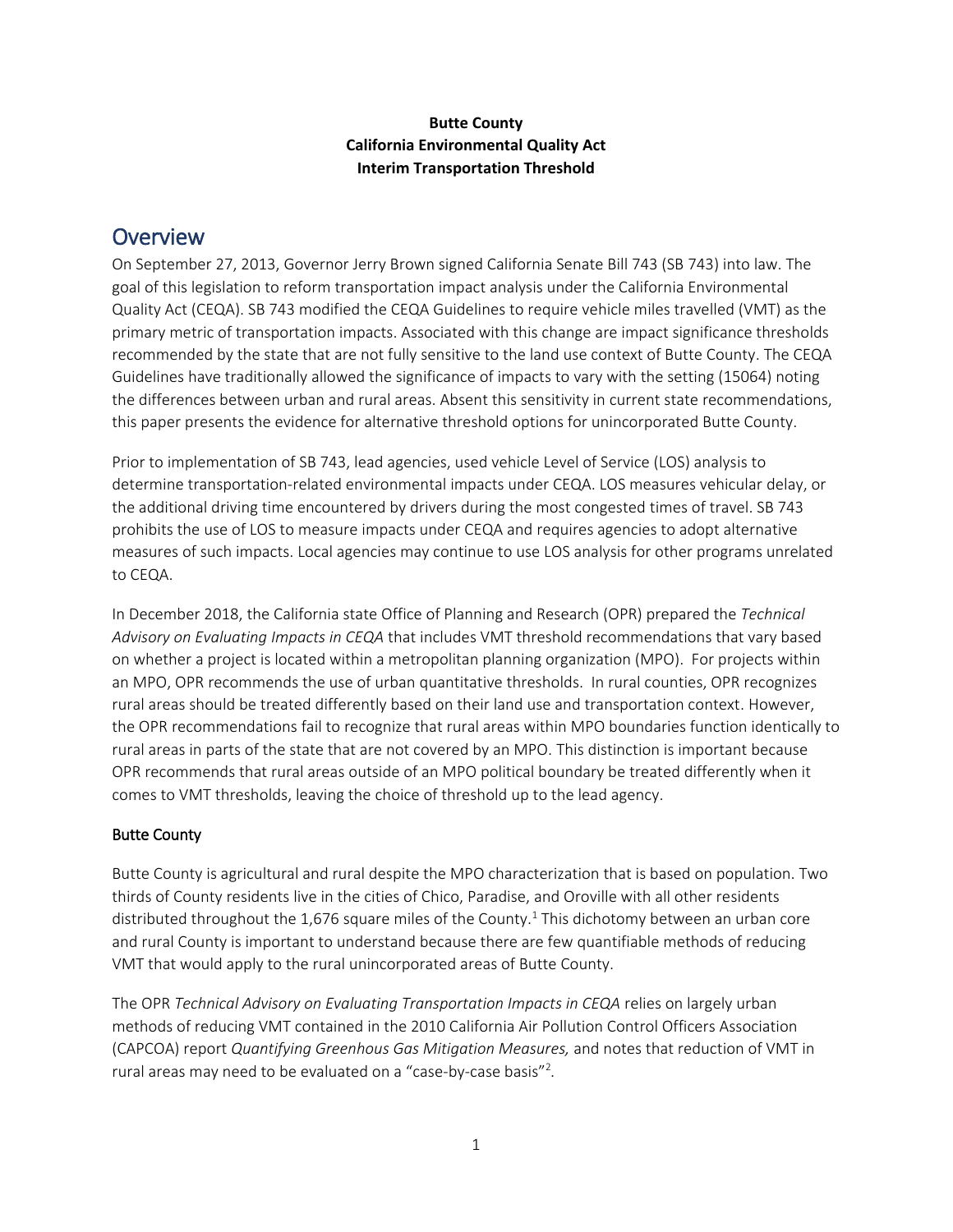The CAPCOA document recommended measures that include increasing population density, encouraging housing near urban cores or employment, and an increase in transit accessibility*.* While several of the land use design measures may apply outside of the developed areas of Butte County, most of the VMT reduction measures do not apply in the rural areas of the County because of the distances involved between origins and destinations, lack of population density/concentration, and the need to protect the agricultural lands vital to the County.

Recognizing that there are incorporated cities and established communities in the County, this document provides a two-step screening that will apply to development proposals. Step 1 involves a screening process where qualifying projects will be relieved of having to perform VMT impact analysis because evidence supports a presumption the VMT impact being less than significant. For projects that do not qualify for screening, Step 2 will be required where the project will be evaluated against whether it would generate VMT per capita at a higher rate than the baseline average for the unincorporated County.

# Approach

The BCAG Implementation Report discusses the following three options for establishing a threshold for  $VMT:3$ 

- 1. CEQA Guidelines. Section 15064.3 can be interpreted as establishing a threshold where 'any' increase in VMT above baseline conditions would constitute a significant VMT impact. This threshold is recommended in the OPR Technical Advisory for retail land use projects. Caltrans also supports this threshold for roadway capacity projects stating, "Within MPO areas…, a project that results in an increase in VMT when comparing the future build alternative to the future no-build alternative (i.e., the VMT is higher under the future build scenario) will generally be considered significant…"
- 2. OPR Technical Advisory. The OPR Advisory contains VMT threshold recommendations that vary by type of project and type of land use as follows.
	- a. Residential projects A proposed project exceeding a level of 15 percent below existing (baseline) VMT per capita may indicate a significant transportation impact. Existing VMT per capita may be measured as regional VMT per capita or as city VMT per capita.
	- b. Office projects A proposed project exceeding a level of 15 percent below existing (baseline) regional VMT per employee may indicate a significant transportation impact.
- 3. Non-Interference. This option would focus on not interfering with the state's ability to meet VMT/GHG reduction goals. This threshold recognizes that VMT reduction is tied to state GHG reduction goals and would allow the county to assess VMT impacts of projects based on whether they would interfere or prevent the state from taking actions necessary to reduce VMT consistent with state goals. The state has the authority to implement a wide variety of actions that could effectively reduce VMT such as higher gas taxes, a new VMT tax, new tolls, etc. Local projects that do not interfere with this authority could reflect that outcome as part of their VMT impact analysis using this threshold.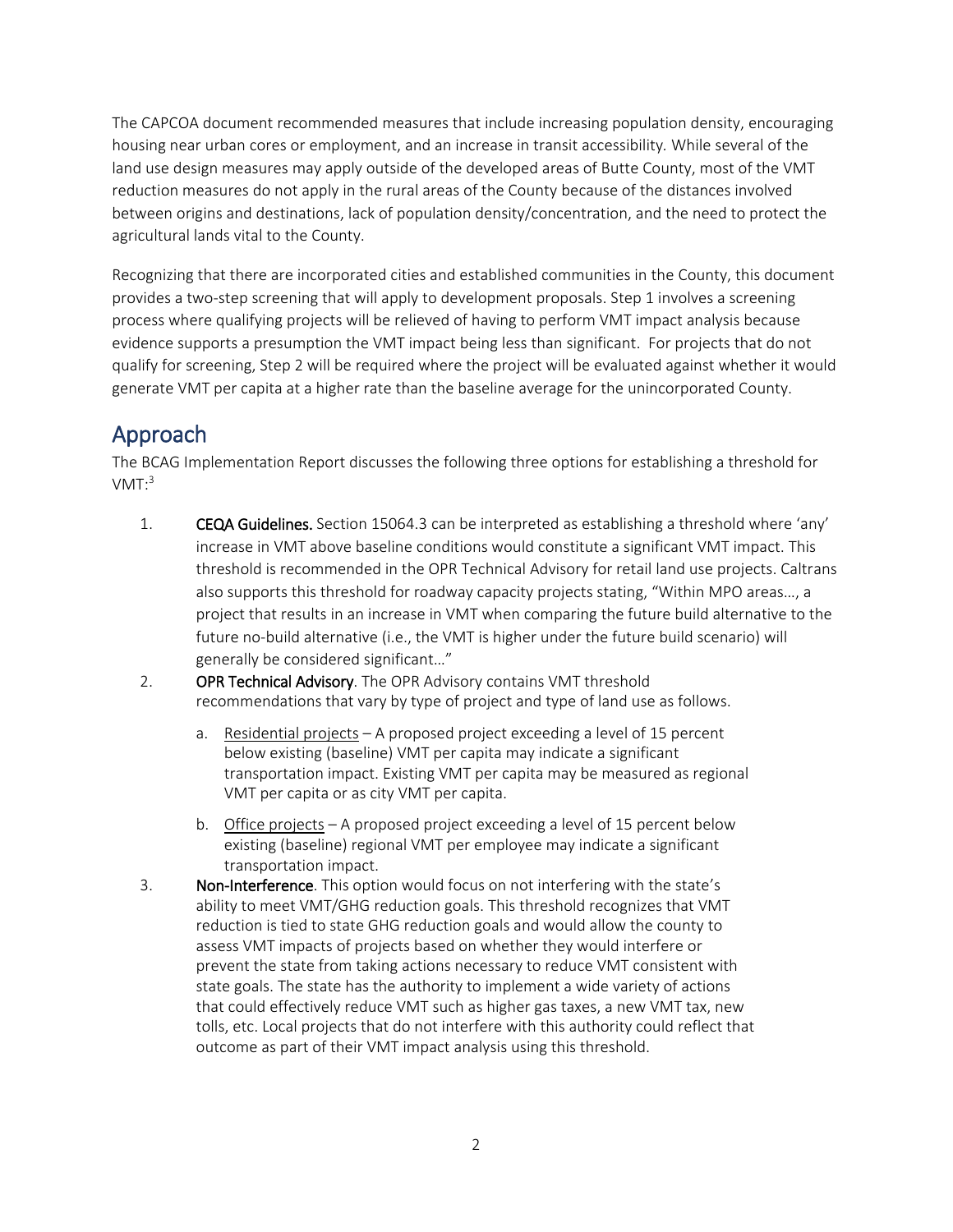The recommended approach is a mix of the three options presented in the BCAG report. The County Climate Action Plan (CAP) demonstrates that the combination of land uses and actions by the County will meet the 2050 greenhouse gas emissions target.<sup>4</sup> As the County is on track to meet the state GHG reduction goals by 2050, demonstrating compliance with the General Plan and the CAP is an essential start to review of any project. Further, the recommended approach recognizes that land use and transportation project decisions in Butte County do not interfere with the state's ability to achieve its desired VMT and GHG reduction goals given the authority of the state to take a wide variety of actions that would disincentive current levels of vehicle use.

As part of the screening process, projects would be evaluated for both proximity to incorporated areas or established communities and for including VMT measures of the adjacent agency in the project design. If a project is near an incorporated area or established community, then an effort must be made to ensure that the plans of the adjacent city, or the land use pattern of the established community, encourages connectivity and mobility options. If a project is outside of these areas, then compliance with the General Plan is required along with provisions for mixed land use and pedestrian access. If a project would change the general plan, then an evaluation of the VMT impacts is required as well as a determination that the project will not impede meeting the County year 2050 GHG per capita target as shown in the CAP.

## **Discussion**

Because the County has both urban and rural areas, a single approach to VMT reduction is not possible. For areas within the spheres of influence (SOI) of incorporated cities and service areas, the screening methodology recognizes the potential land use efficiency benefits of those projects that are close to destinations and can access and/or provide multimodal access to those destinations. 5 To qualify for this screening, some projects in the unincorporated County may be required to extend or provide facilities that connect the project site to the existing walking, bicycling, and transit network of the adjacent established community or city. These projects may also need to incorporate VMT reduction methods adopted by the adjacent city into the project design. For areas outside of an SOI, but within an established community, the design of new development will need to emphasize connectivity and proximity. Development outside of an SOI or town center should continue to be discouraged through General Plan policies and Board action. These have been the policies of the Board for over 20-years.

Butte County, at over 1,676 square miles, is larger than any city in California and has both very urban areas and very rural areas. Over 60 percent of the County is in farmlands that is essential to the agricultural industry that averages \$716-million per year.<sup>6</sup> Recognizing the importance of agriculture, the County has a long tradition of directing development into incorporated cities, spheres of influence, and to communities where development has already occurred. (See General Plan Land Use Goal LU-8 and associated policies.) The results of this emphasis are visible on Figure 1 that shows population density countywide is concentrated near the incorporated cities and surrounding areas. Land Use Element Policy LU-P8.2 states that the County shall direct projected growth to areas where the appropriate level of transportation infrastructure is or will be available during the planning period, and Policy LU-P8.3 Applicants intending to develop sites served by existing public facilities shall be encouraged to develop at the highest allowable density and intensity.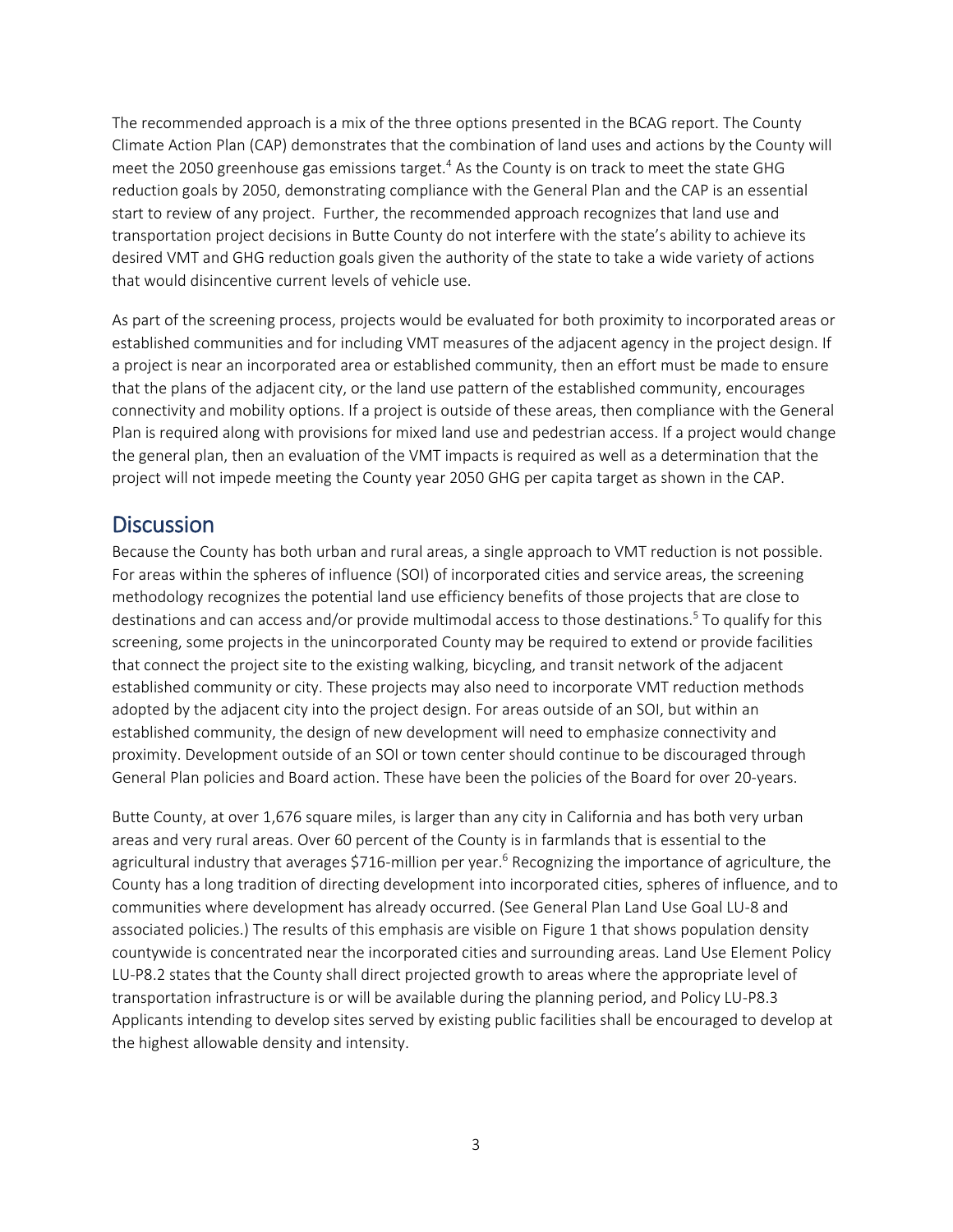# Methodology for Establishing Threshold

In 2014 the California Air Resources Board (CARB) stated that "Achieving California's long-term criteria pollutant and GHG emissions goals requires four strategies to be employed: (1) improve vehicle efficiency and develop zero emission technologies, (2) reduce the carbon content of fuels and provide market support to get these lower-carbon fuels into the marketplace, (3) plan and build communities to reduce vehicular GHG emissions and provide more transportation options, and (4) improve the efficiency and throughput of existing transportation systems."<sup>7</sup>

The first two criteria are under the sole purview of the State of California with little potential for the County to influence. The state mandates vehicle efficiencies and negotiates directly with manufacturers. While the County can, and does, encourage recharging stations and flexibility fueling locations (CNG, Hydrogen) through its CAP and enforcement of the California Building Code (CBC), the structural change in vehicle efficiency is a state responsibility.

Similarly, since the early 1990s, CARB has regulated the composition of vehicle fuels sold in the state through the California Reformulated Gasoline Regulations. In September 2020, Governor approved Executive Order N-79-20, that states:

"It shall be a goal of the State that 100 percent of in-state sales of new passenger cars and trucks will be zero-emission by 2035. It shall be a further goal of the State that 100 percent of medium- and heavy-duty vehicles in the State be zero-emission by 2045 for all operations where feasible and by 2035 for drayage trucks. It shall be further a goal of the State to transition to 100 percent zeroemission off-road vehicles and equipment by 2035 where feasible."

The order goes on to direct CARB to meet this same target for medium and heavy-duty vehicles as well as off road equipment to be zero emissions. This area of reduction is also clearly in the sole authority of the state.

The final two criteria are at least partially within the ability of the County to influence. The County, through Figure LU-2, influences where development occurs, as well as the density and intensity of each land use. Through long-standing policy direction, the General Plan emphasizes agriculture and forestry land uses by discouraging development in these rural areas. The general plan recognizes several historical town centers that are intended to provide services to workers who must live closer to their area of work. By necessity, these are distant from urban centers in Butte County.

The California Air Resources Board (CARB) in its 2018 progress report notes that "California cannot meet its climate goals without curbing growth in single-occupancy vehicle activity." In other words, vehicle efficiency and better fuels are necessary, but insufficient, to address the GHG emissions from the transportation system. Land use patterns and transportation options also will need to change to support reductions in vehicle travel/VMT.

Development can occur in both rural and developed areas of the County and the potential to reduce VMT will vary depending on project location. If a project within an SOI or near an established community extends the existing transportation network, ensures connectivity and compatibility with multi-modal mobility plans of the affected agency, the project would be screened from requiring additional VMT analysis. For other areas of the county, projects that provide for pedestrian connectivity and a mix of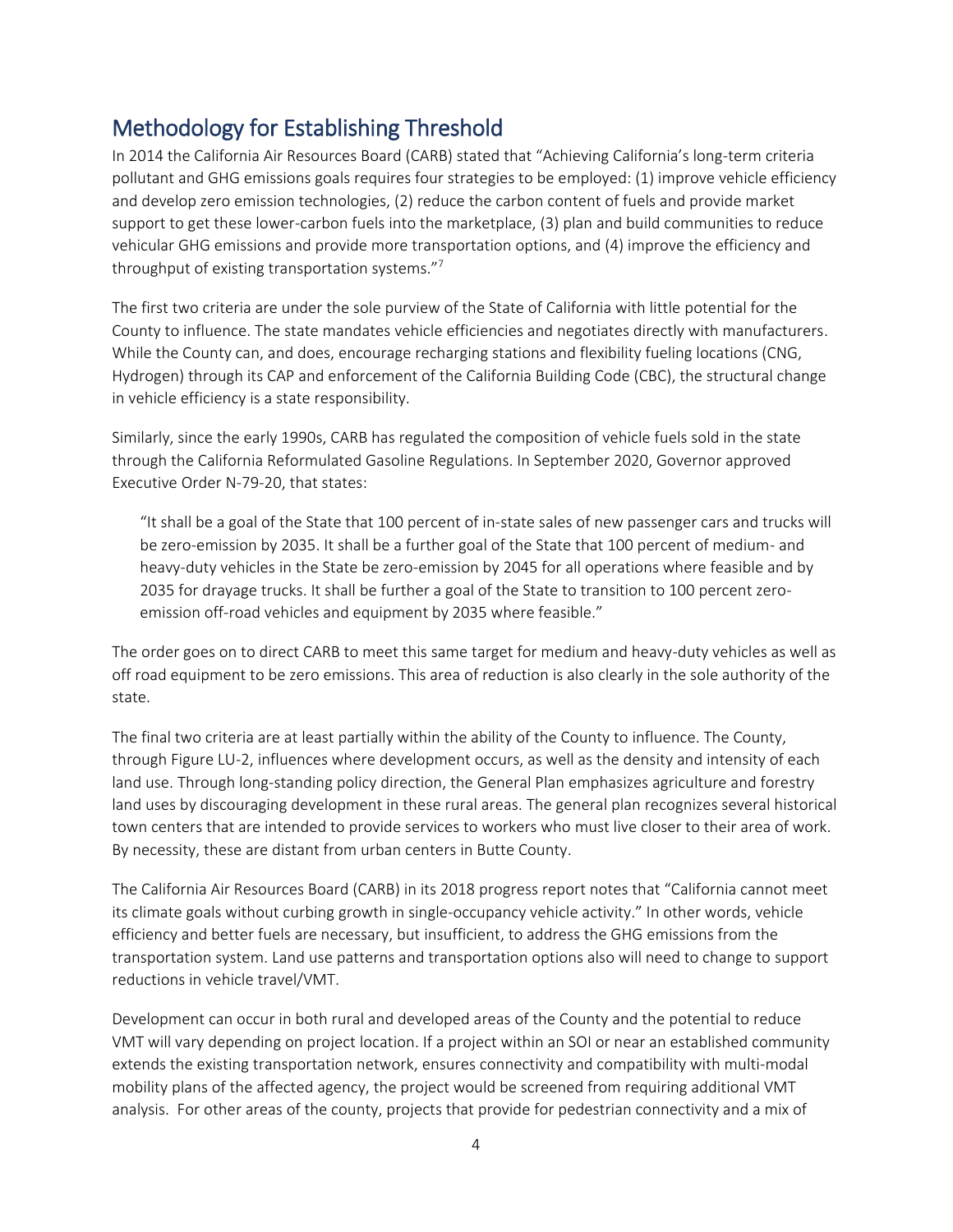complementary land uses would be screened from requiring additional VMT analysis. As established communities are often situated on or near important agricultural or forestry land, these communities have already shortened trip lengths. Ensuring connectivity to other existing or planned service uses will further reduce the need for trips. Residents in remote areas of the County often make single large shopping trips rather than regular smaller trips as the distance to shopping and services encourages efficient travel. In unincorporated areas that are outside of the city and town influence areas, intense residential development should continue to be discouraged through existing land use and zoning policies that prohibit a reduction in parcel sizes.

## **Screening**

Each project will be evaluated to determine if it can be screened from needing a separate VMT analysis. The determination will be made during the Pre-Application Review (PAR), or during consultation with the Planning Department prior to making application. Note that these screening determinations are not absolute, and the County may determine that a project specific VMT analysis must be prepared to support a project.

Based on the OPR Technical Advisory, and the discussion in this memorandum, the following projects are considered to have a de minimis effect on VMT and the County may determine that a project specific VMT Analysis is unnecessary:

#### De Minimis Development projects:

- $\Box$  Any project that generates or attracts 110 or fewer trips per day. Depending on project location, this may correspond to the following "approximate" development potentials:
	- o 10-15 single family housing units
	- o 16-20 multi-family, condominiums, or townhouse housing units
	- o 10,000 sq. ft. of office
	- o 15-20,000 sq. ft. of light industrial
	- o 63,000 sq. ft. of warehousing
- □ Projects statutorily or categorically exempt from CEQA.
- □ Locally serving retail 50,000 square feet or less. Examples of local serving includes, but is not limited to schools, civic buildings, medical buildings, cleaners, offices, and other land uses intended to serve the local community and to improve the convenience of obtaining services locally.
- $\Box$  Projects within an adopted city sphere of influence (SOI) or within the planning area of an established community, that include the following:
	- o The project is consistent with the General Plan, Specific or Community Plan and CAP.
	- o Pedestrian connection (trails, sidewalks, cul-de-sac with pedestrian access to adjacent roadway) to existing or planned pedestrian systems.
	- o Either include, or provide access to complementary land uses that would encourage residents to stay local for some of the local trips
	- o Ensure that the design and construction of roadways connecting to the adjacent city/established community provide facilities for walking and bicycling (pursuant to the County wide Bike Plan), and where appropriate, transit stops consistent with Butte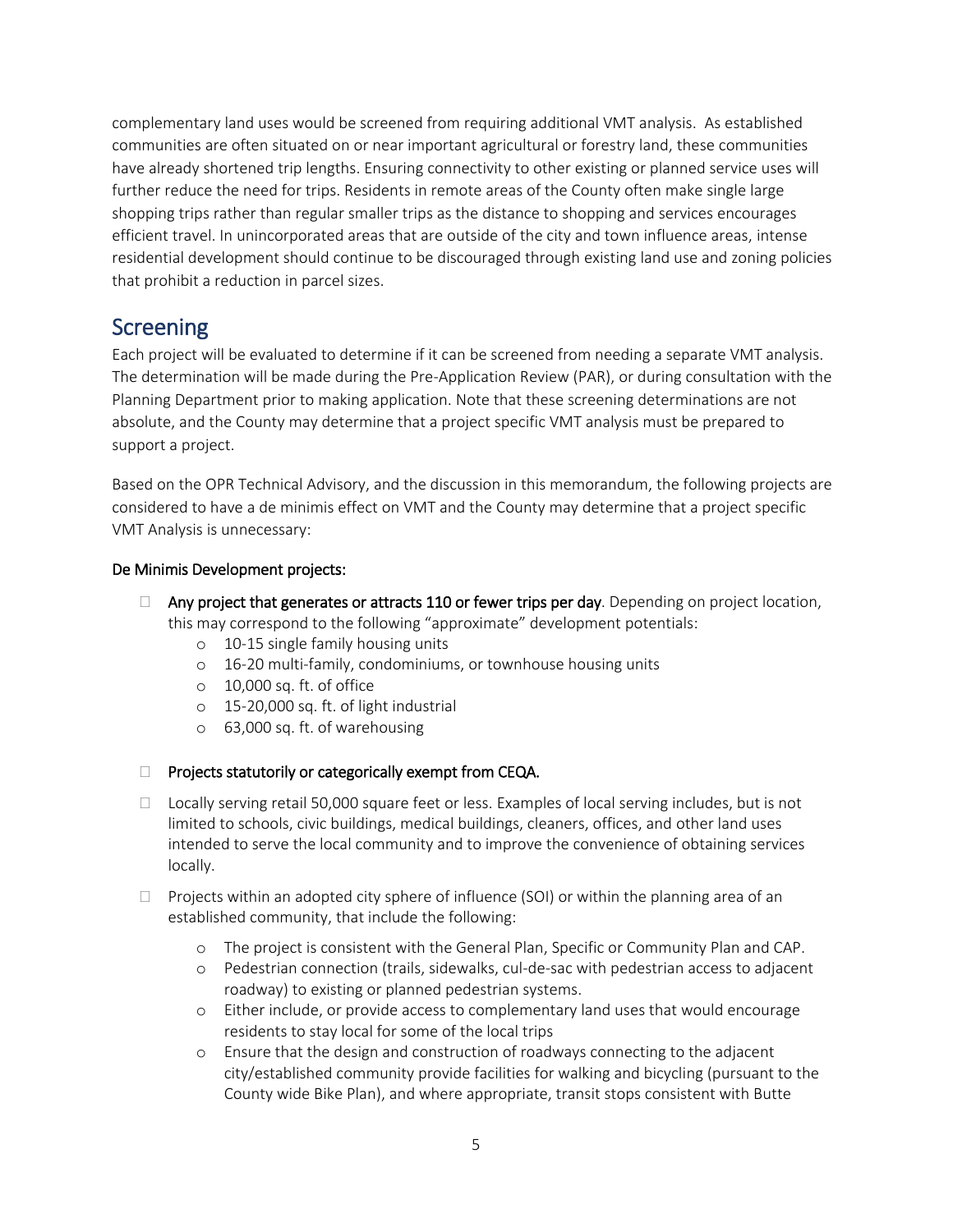Regional Transit specifications.

o Payment of impact fees as appropriate for improvements consistent with the adjacent city's program for VMT reduction where adopted by the City.

#### Transportation projects

The County often makes mobility system improvements independent of, or concurrent with, development projects. The following improvements are shown in the OPR Technical Advisory as not considered to increase VMT and would therefore not be required to complete a VMT analysis.

- $\Box$  Rehabilitation, maintenance, replacement, safety, and repair projects designed to improve the condition of existing transportation assets and that do not add additional motor vehicle capacity.
- $\Box$  Roadside safety devices or hardware installation such as median barriers and guardrails
- $\Box$  Addition of an auxiliary lane of less than one mile in length designed to improve roadway safety
- Installation, removal, or reconfiguration of traffic lanes that are not for through traffic, such as left, right, and U-turn pockets, two-way left turn lanes, or emergency breakdown lanes that are not used as through lanes.
- $\Box$  Addition of roadway capacity on local or collector streets provided the project also substantially improves conditions for pedestrians, cyclists, and, if applicable, transit
- $\Box$  Conversion of existing general-purpose lanes (including ramps) to managed lanes or transit lanes, or changing lane management in a manner that would not substantially increase vehicle travel
- $\Box$  Addition of a new lane that is permanently restricted to use only by transit vehicles
- $\Box$  Reduction in number of through lanes
- $\Box$  Grade separation to separate vehicles from rail, transit, pedestrians or bicycles, or to replace a lane in order to separate preferential vehicles (e.g., HOV, HOT, or trucks) from general vehicles
- $\Box$  Installation, removal, or reconfiguration of traffic control devices, including Transit Signal Priority (TSP) features
- $\Box$  Installation of traffic metering systems, detection systems, cameras, changeable message signs and other electronics designed to optimize vehicle, bicycle, or pedestrian flow
- $\Box$  Timing of signals to optimize vehicle, bicycle, or pedestrian flow
- $\Box$  Installation of roundabouts or traffic circles
- $\Box$  Installation or reconfiguration of traffic calming devices
- $\Box$  Initiation of new transit service
- $\Box$  Conversion of streets from one-way to two-way operation with no net increase in number of traffic lanes
- $\Box$  Removal or relocation of off-street or on-street parking spaces
- $\Box$  Adoption or modification of on-street parking or loading restrictions (including meters, time limits, accessible spaces, and preferential/reserved parking permit programs)
- $\Box$  Addition of traffic wayfinding signage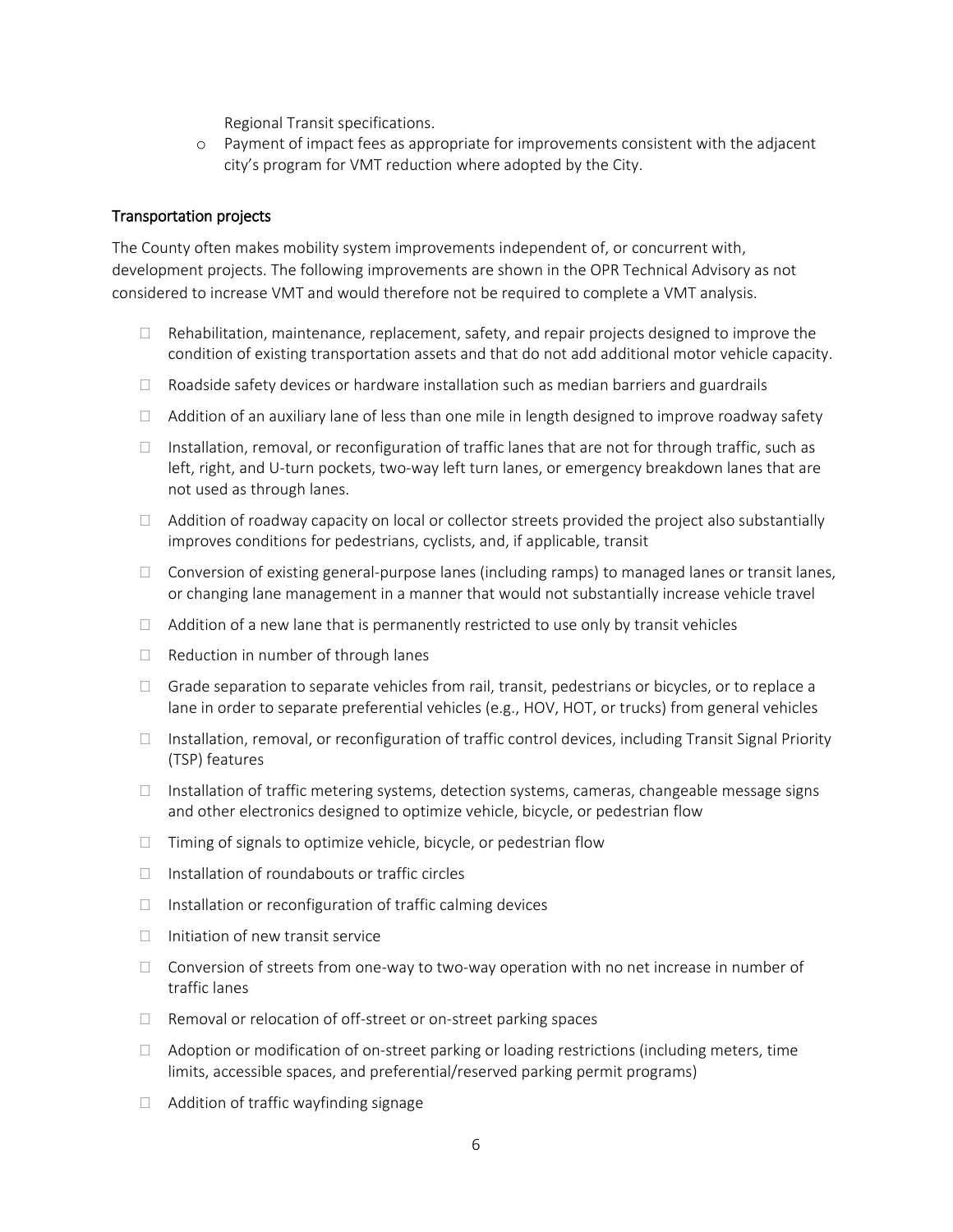- $\Box$  Rehabilitation and maintenance projects that do not add motor vehicle capacity
- $\Box$  Addition of new or enhanced bike or pedestrian facilities on existing streets/highways or within existing public rights-of-way
- $\Box$  Addition of Class I bike paths, trails, multi-use paths, or other off-road facilities that serve nonmotorized travel
- $\Box$  Installation of publicly available alternative fuel/charging infrastructure
- $\Box$  Addition of passing lanes, truck climbing lanes, or truck brake-check lanes in rural areas that do not increase overall vehicle capacity along the corridor.

Based on the unique characteristics of the County, the following projects are considered to have a de minimis effect on VMT and the County may determine that a project specific VMT Analysis is unnecessary:

 $\Box$  Addition of secondary access roads to serve existing development provided that the roadways are all at existing LOS C or better and are projected to remain at LOS C in the future condition.

It is an unfortunate truth that the County has been ravaged by natural disasters. The ability to evacuate areas ahead of wildfire or flood is essential. In some areas a single roadway in or out can hinder evacuation. For this screening threshold the addition of a secondary access to roadways that are both operating at or better than an LOS C, and projected to continue to operate at LOS C, would not result in an increase in VMT. As there is no existing congestion on the roadway, and no congestion is forecast, the addition of a road access only increases access and emergency ingress/egress options for the residents and responders. This is in line with the OPR bullet above that states "Addition of roadway capacity on local or collector streets provided the project also substantially improves conditions for pedestrians, cyclists, and, if applicable, transit." In this context the additional capacity is in the form of access option in case of an emergency.

 $\Box$  Agricultural processing facilities proposed to improve travel efficiency for workers.

Large trucks are not usually considered in VMT calculations<sup>8</sup>. Therefore, placing the processing facilities nearer to workers and crops will reduce the amount of travel for the workers.

## Threshold of Significance

The following thresholds of significance will be applied to all discretionary projects that are unable to be screened from VMT analysis or considered de minimis.

XVII. TRANSPORTATION. Would the project:

#### a) Would the project disrupt existing or planned transit service or facilities for walking or bicycling?

*A project would cause a significant impact if it disrupts existing, or interferes with planned, facilities or services for walking, bicycling, or transit.* 

### b) Would the project generate VMT per capita above the applicable baseline average for the unincorporated area of the County?

*A project would cause a significant VMT impact if it generated VMT per capita above the unincorporated county baseline average. Baseline VMT estimates can be obtained from the latest version of the BCAG*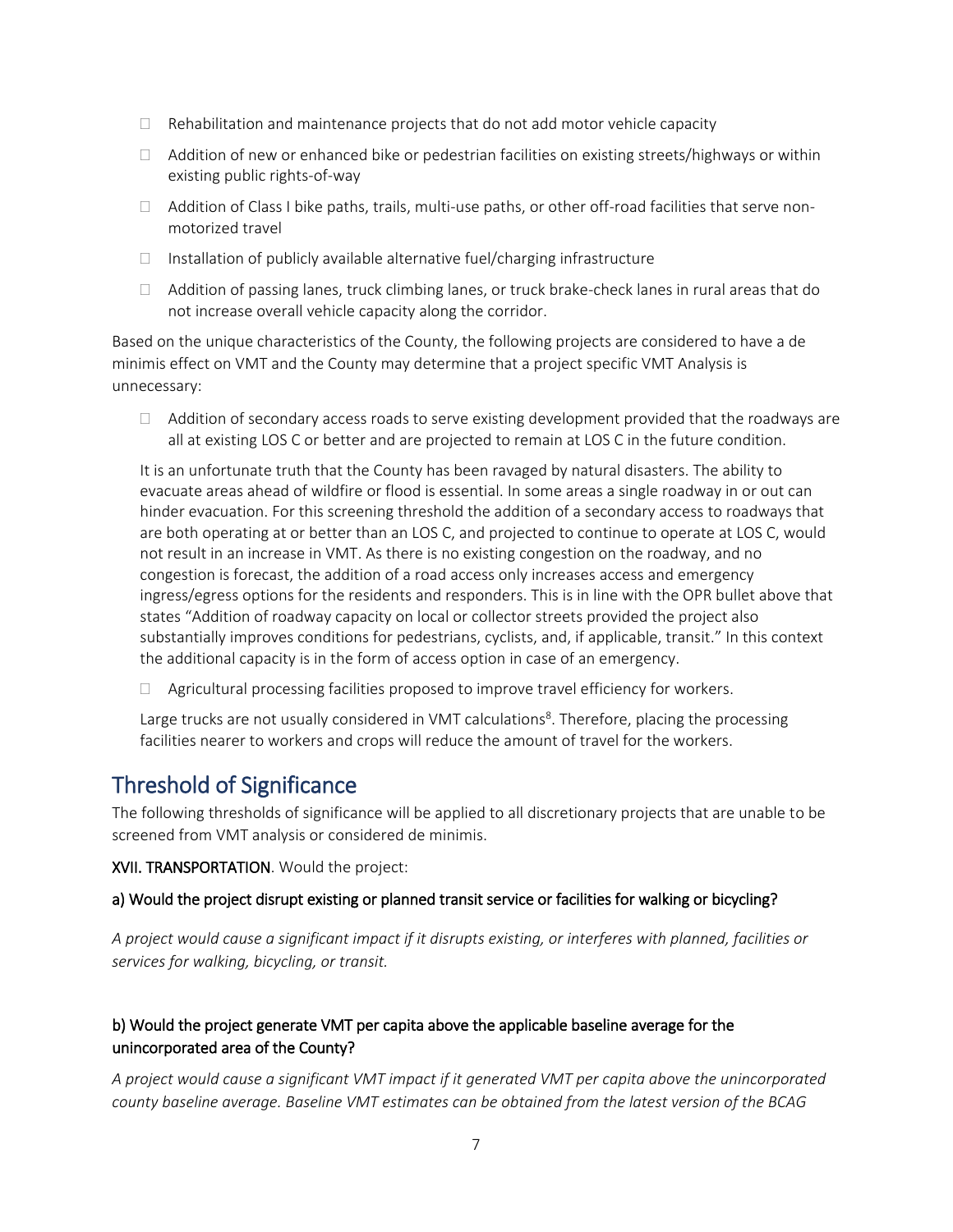*RTP/SCS model (currently Modified Version 1.1 -3.17.21) or other VMT data sources , a mobile device data vendor that offers SB 743 compliant VMT estimates based on current year estimates. For residential land uses, home-based VMT per capita can be used while work-related land uses can use home-based work VMT per employee.* 

#### c) Would the project modify the transportation network that would create an inconsistency with applicable development or design standards?

*A project would cause a significant transportation safety impact if it causes a physical change to the transportation network or a change in traffic characteristics that are inconsistent or incompatible with the applicable development or design standards for the affected facility.*

## Regulatory Background

### *California Environmental Quality Act*

The California Environmental Quality Act (CEQA) is intended to inform government decisionmakers and the public about the potential environmental effects of proposed activities and to prevent significant, avoidable environmental damage. The CEQA defines Thresholds of Significance as:

### 15064.7 (a)

(a) A threshold of significance is an identifiable quantitative, qualitative or performance level of a particular environmental effect, non-compliance with which means the effect will normally be determined to be significant by the agency and compliance with which means the effect normally will be determined to be less than significant.

The environmental analysis relies on thresholds of significance to determine whether a projected impact is considered significant. The CEQA Guidelines state:

(b) Each public agency is encouraged to develop and publish thresholds of significance that the agency uses in the determination of the significance of environmental effects. Thresholds of significance to be adopted for general use as part of the lead agency's environmental review process must be adopted by ordinance, resolution, rule, or regulation, and developed through a public review process and be supported by substantial evidence. Lead agencies may also use thresholds on a case-by-case basis as provided in Section 15064(b)(2).

Nothing in the CEQA Guidelines states that adopting a threshold is subject to environmental review. This is further supported by the California Building Industry Association v. Bay Area Air Quality Management District (2015) 62 Cal.4th 369 court decision. Initially, the litigation concerned whether BAAQMD's adoption of thresholds was a "project" subject to CEQA review. The trial court found that it was and issued a writ of mandate invalidating the thresholds for failure to comply with CEQA. The First District Court of Appeal reversed, finding that the thresholds were not subject to CEQA review for two reasons. First, the CEQA Guidelines establish the required procedure for enacting generally applicable thresholds of significance, and prior CEQA review is not part of that process. Second, the thresholds were not a "project" because the "environmental change" alleged by California Building Industry Association (CBIA) was speculative and not reasonably foreseeable. The Supreme Court did not grant review over this issue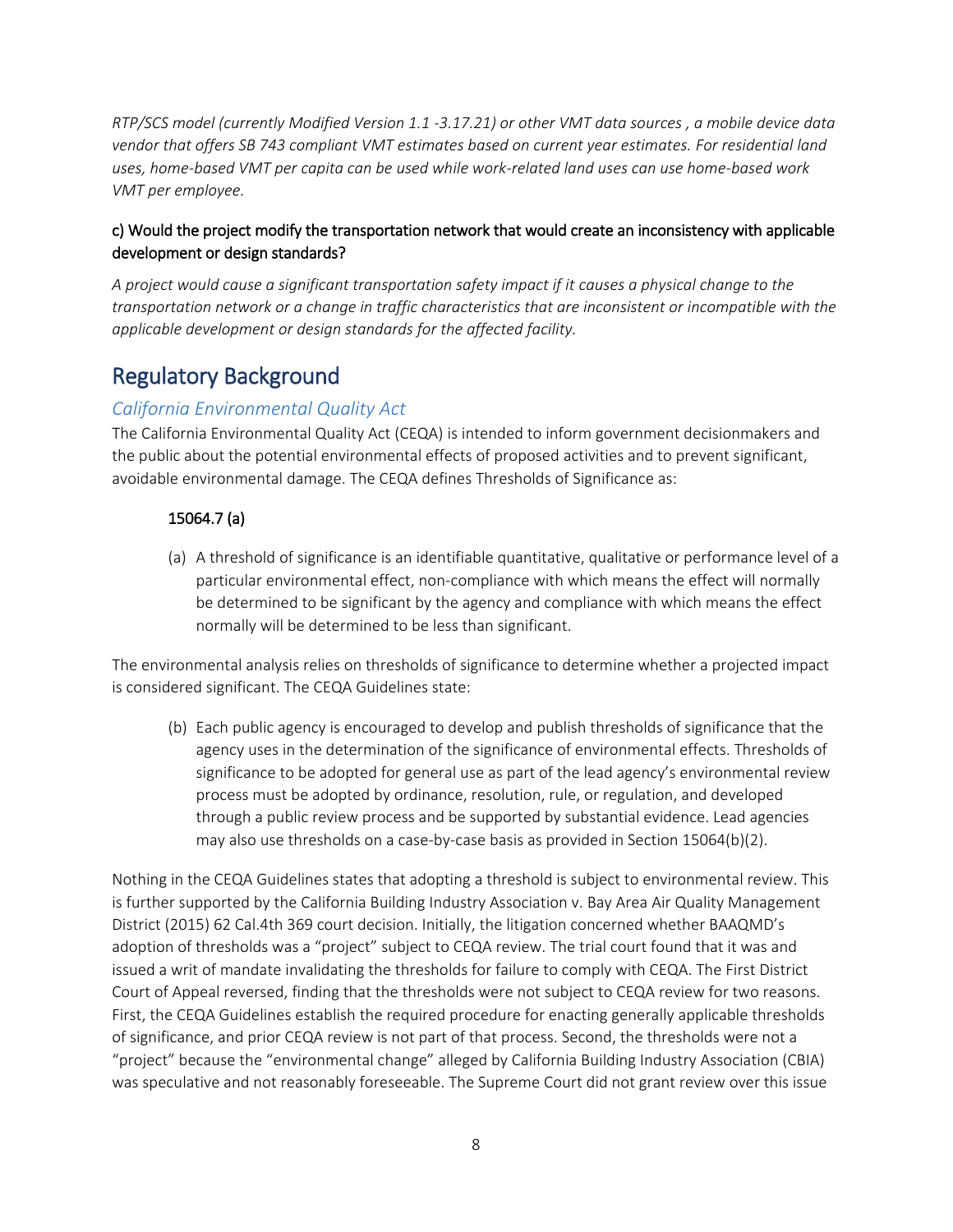and thus the Court of Appeal's holding that the act of adopting thresholds is not a project under CEQA stands.

### *SB 743*

On September 27, 2013, Governor Jerry Brown signed California Senate Bill 743 (SB 743) into law. The goal of this legislation was to transition transportation analyses under the California Environmental Quality Act (CEQA) from an emphasis on automobile delay to meeting the state's goals of reducing greenhouse gas emissions and traffic-related air pollution, promoting the development of a multimodal transportation system, and providing clean, efficient access to destinations. The effect of this legislation was to remove a reduction in the LOS as a means of determining a significant environmental impact when conducting environmental analysis under CEQA. (PRC § 21099(b)(2))

### *OPR Guidelines*

The California Office of Planning and Research (OPR) posted a Technical Advisory on Evaluating Transportation Impacts in CEQA in December 2018. (OPR, 2018) As stated on page 1 of the advisory,

"OPR is not enforcing or attempting to enforce any part of the recommendations contained herein. (Gov. Code, § 65035 ["It is not the intent of the Legislature to vest in the Office of Planning and Research any direct operating or regulatory powers over land use, public works, or other state, regional, or local projects or programs."]."

Nevertheless, while OPR may not be enforcing the standards discussed in the advisory, the content and recommendations in the advisory are being used to develop standards, or as a stand-in for standards, when evaluating project generated VMT. Absent court decisions on this issue each agency is required to develop VMT thresholds to comply with CEQA.

## *CAPCOA VMT Reduction Methods*

The OPR technical advisory includes recommended methods to reduce VMT that are a combination of project design, transit, and changes in project operations. In 2010, The California Air Pollution Control Officers Association (CAPCOA) published a list of potential mitigation measures along with quantifying methods for reducing VMT. (CAPCOA, 2010) An update to this document was published in August 2021 with a final version anticipated in December 2021.<sup>1</sup> It is important to note that the updated document reduced the number of VMT mitigation strategies that could be used to quantitatively measure VMT reduction from 50 to 30 with only 16 of the measures now applicable for project site application. In many cases, these project site measures would not apply in a rural setting such as unincorporated Butte County because of the low-density land use context and limited viability of transit, bicycling, or walking to complete trips.

### *General Plan*

 $\overline{a}$ 

The Butte County General Plan 2030 was adopted in 2010 and amended in 2016. The Genera Plan includes numerous land use and transportation policies that require efficient landform and starts with the following guiding principles:

<sup>&</sup>lt;sup>1</sup> https://www.airquality.org/businesses/ceqa-land-use-planning/ghg-handbook-caleemod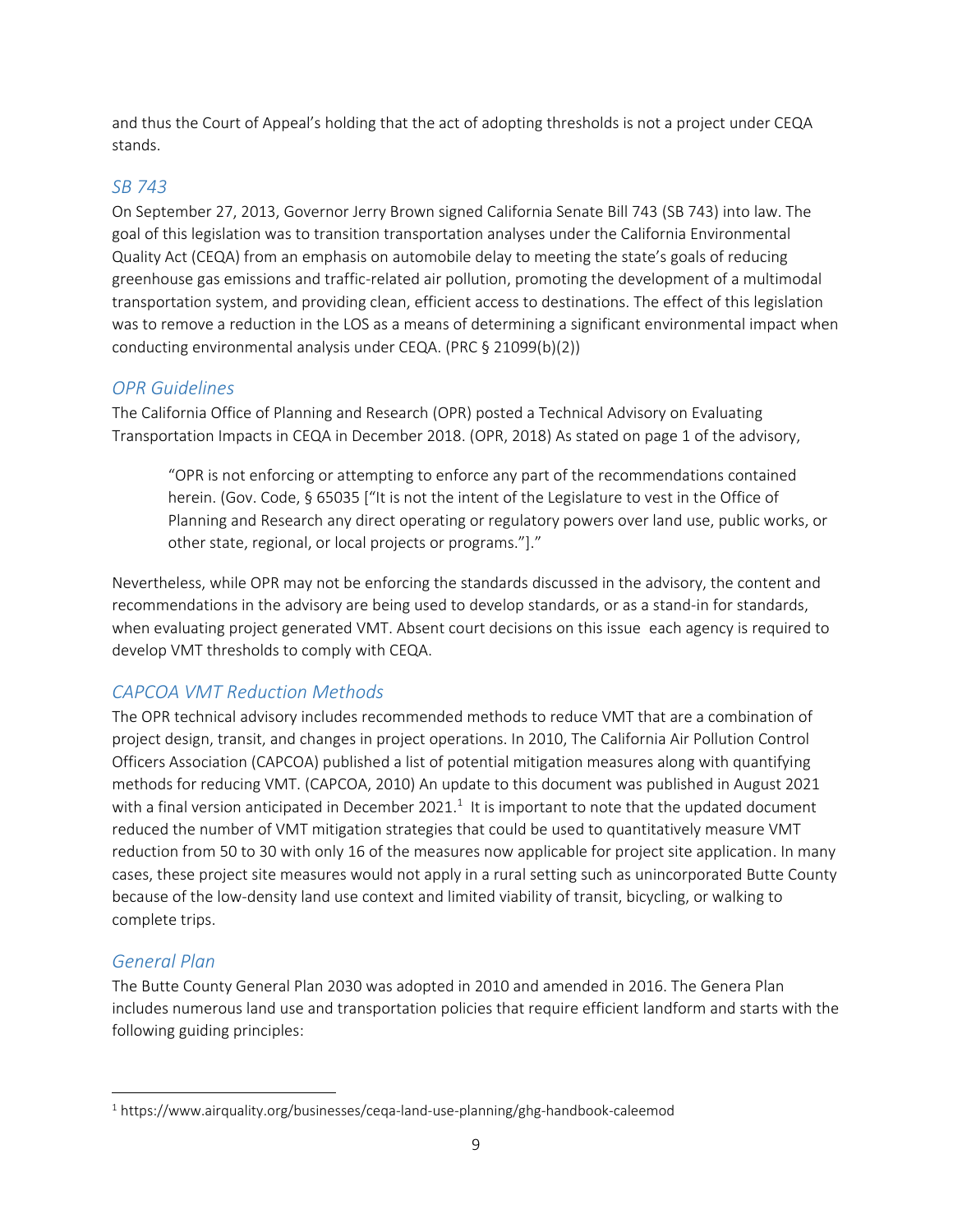Cooperative Planning. Through the Butte County General Plan and the municipalities' General Plan update processes, the County will partner with municipalities, special districts and unincorporated communities on important regional planning issues. Furthermore, the County will collaborate with the military to ensure the land uses within military operating areas (MOAs) are compatible with the military mission.

Agriculture. The General Plan addresses agriculture as an important aspect of Butte County's economy that will be protected, maintained, promoted and enhanced.

Rural Development. The General Plan identifies appropriate locations and the type of growth that will occur in rural areas while protecting the integrated benefits of agricultural resources, natural resources and the environment.<sup>9</sup>

#### *Climate Action Plan*

The County updated the 2014 Climate Action Plan (CAP) in December 2021. Table 31 of the 2021 CAP shows that the County is on a path to achieve GHG reduction targets for 2030, 2040, and 2050 with the implementation of Butte Choice Energy (BCE). The CAP also notes that it is likely that there will be new technologies, policies and regulations, and personal and economic behaviors and preferences, and other factors that will emerge in future years and contribute to additional GHG emission reductions in a way that cannot be accurately forecasted in the 2021 CAP.<sup>10</sup> The CAP is based on the RTP/SCS that is in turn based on the County General Plan. As a result, consistency with the General Plan is important to meeting the results projected in the CAP.

#### *BCAG RTP/SCS*

As the Metropolitan Planning Organization (MPO) for Butte County, the Butte County Association of Governments (BCAG) adopted the 2020 Regional Transportation Plan / Sustainable Communities Strategy for Butte County (RTP/SCS), which specifies policies, projects and programs necessary over a 20+ year period to maintain, manage and improve the region's transportation system. The 2020 RTP/SCS covers the 20-year period between 2020 and 2040. The RTP/SCS includes an Air Quality Conformity Analysis and Determination as well as a Supplemental Environmental Impact Report. The regional transportation plan (RTP) contains policies that support a safe and efficient roadway system that accommodates the demand for the movement of people and goods in the county.<sup>11</sup> The SCS complies with Senate Bill 375 Sustainable Communities and Climate Protection Act of 2008, by demonstrating the integration of land use, housing, and transportation to reduce passenger vehicle (cars & light trucks) greenhouse gas emissions (GHG). The intent of the SCS is to meet the GHG emission reduction targets set by the California Air Resources Board (CARB) for the years 2020 and 2035.

#### *BCAG SB 743 Implementation*

BCAG prepared an implementation guide for member agencies to understand questions that needed to be addressed when implementing the vehicle miles traveled thresholds. The document includes research, analysis, and other evidence to support their final SB 743 implementation decisions. BCAG chose to lead this effort to help reduce SB 743 implementation costs that would have otherwise been incurred by each member agency pursuing independent implementation efforts. BCAG provides this documentation as a resource for its member agencies and does not make any specific recommendations regarding SB 743